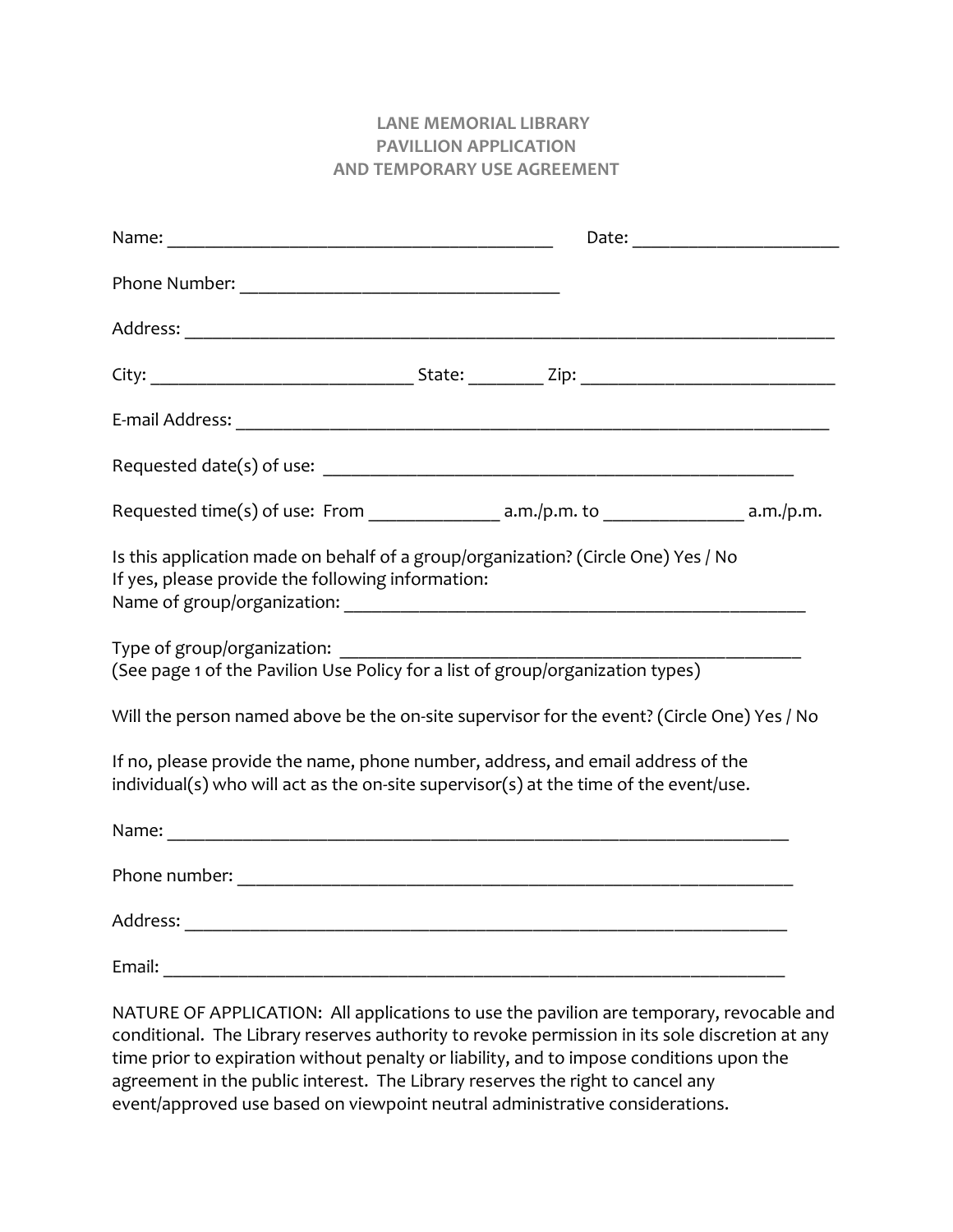INDEMNIFICATION AND HOLD HARMLESS: The approved applicant (hereinafter "User") hereby agrees to protect, indemnify, save, defend and hold harmless the Lane Memorial Library and the Town of Hampton, including its officials, agents, employees, and volunteers ("Indemnified Parties") from and against any and all liabilities, obligations, claims, damages, penalties, causes of action, costs, interest and expenses, including but not limited to attorney's fees, which the Indemnified Parties may become obligated or suffer by reason of any accident, bodily injury, death of person, property damage and/or loss, and/or personal injury (libel, slander, etc.), arising out of the User's acts or omissions in the use of the pavilion, whether or not such injury, death, and/or damage is caused in part by any action or failure to act, negligence, breach of contract, or other misconduct on the part of the Indemnified Parties.

ASSIGNMENT: This Agreement is not assignable to any other person or entity.

RIGHT OF ENTRY AND TERMINATION: The Library, its officers, trustees, agents and employees shall have the right to enter the pavilion at all times during the event/use to confirm User's conformance to this Agreement. If the Library determines, in its sole judgment, that it would like to terminate the agreement for any lawful reason, it shall have the right to immediately terminate this Agreement at any time without penalty or liability. The User, its guests, attendees and vendors shall cease the event/use and exit the property in an orderly manner.

CONFORMANCE WITH LAW AND RULES: User agrees that it will abide by and conduct its affairs in accordance with this Agreement and all Library policies, laws, rules, regulations, and ordinances.

MODIFICATION/AMENDMENT/MERGER: This Agreement constitutes the entire merged Agreement between the parties. To expressly modify this Agreement, any modification, amendment or supplementary provisions must be in the form of writing signed by the parties.

SEVERABILITY: If a Court determines that any provision of this Agreement is unlawful or unenforceable, such provision shall be stricken and the remainder of the Agreement shall be enforceable. A Court may reasonably reform any stricken provision in order to effectuate the parties' intent.

CHOICE OF LAW/FORUM: This Agreement shall be construed under New Hampshire substantive law without regard to any rules governing choice of law. Any court action regarding this Agreement must be filed and litigated in the New Hampshire Superior Court in Rockingham County, New Hampshire.